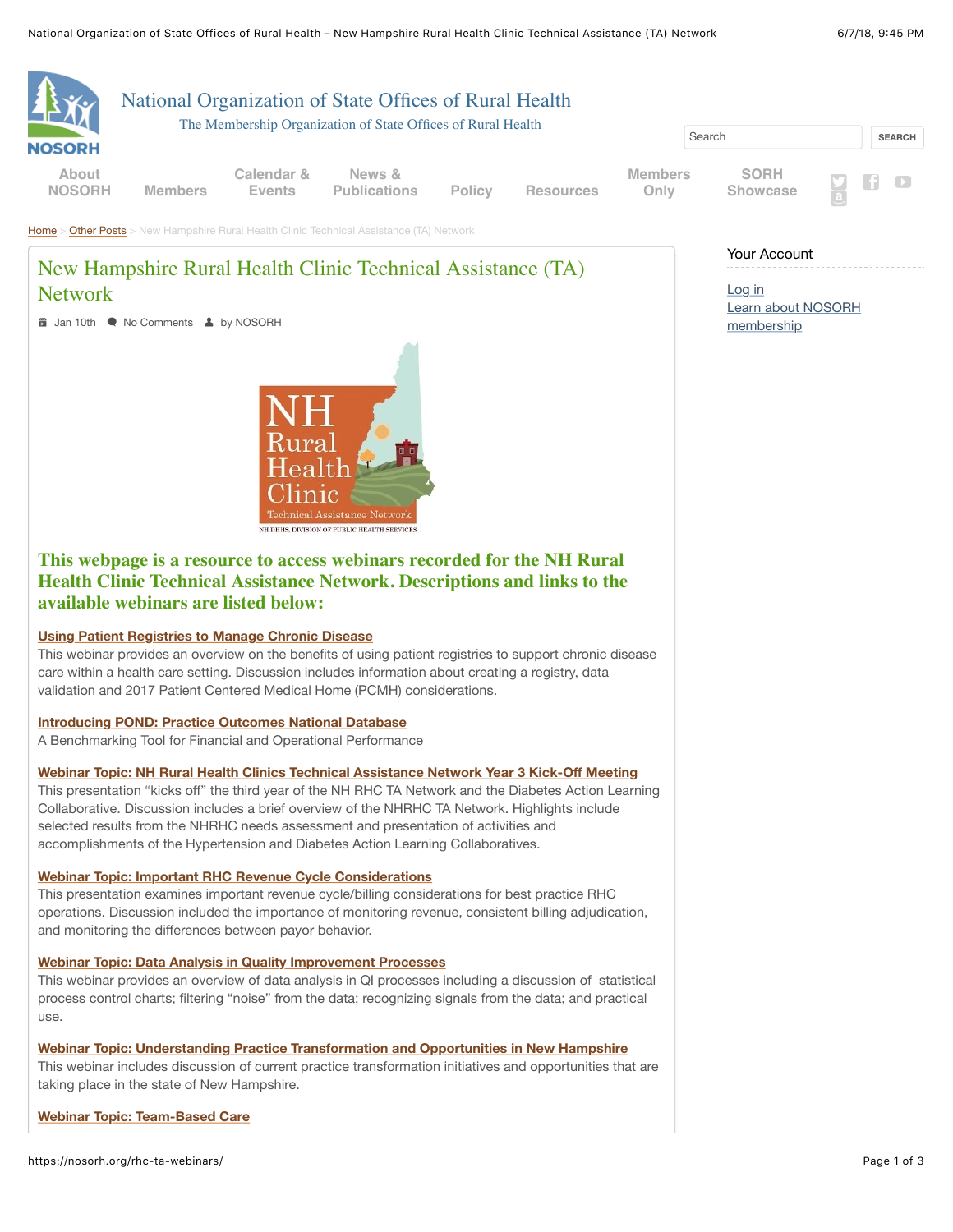This webinar provides information on the Team-Based Care (TBC) model including discussion of its characteristics, benefits,how to get started and how TBC relates to the Patient Centered Medical Home model. Other resources are also provided.

## **[Webinar Topic: Conducting a Practice Operational Assessment](https://nosorh.org/conducting-a-practice-operational-assessment/)**

This webinar provides information on conducting a practice operational assessment and provides tools to assess key components and assist a practice in using data to improve practice operations. The agenda includes discussion on:

- Benefits of Practice Operational Assessment
- Quality Improvement and PDSA Cycles applied to Practice Operations
- Productivity
- Appointment Access
- Provider Schedules and Asset Matching
- Patient Flow Bottlenecks and Inefficient Practices

## **[Webinar Topic: NH Rural Health Clinic Recruitment and Retention Strategies](https://nosorh.org/nh-rural-health-clinic-recruitment-and-retention-strategies/)**

This webinar presents information on recruitment and retention strategies for rural health clinics in NH and includes discussion of following topic areas:

- Opportunities and Challenges to Recruiting Primary Care Providers
- Partners and Resources
- Factors that Impact Recruitment and Retention
- Attracting and Retaining Providers
- Interviewing and Site Visit Best Practices
- On-boarding and Retention Best Practices

## **[Webinar Topic: RHC Recertification](https://nosorh.org/rhc-recertification/)**

The purpose of this webinar is to provide an overview of the RHC recertification process for Rural Health Clinic staff. Topics discussed include:

- What is RHC Recertification?
- What to expect during a recertification survey
- Common issues from previous RHC surveys
- Tips and Q&A

#### **[Webinar Topic: Introduction to Rural Health Clinics](https://nosorh.org/introduction-to-rural-health-clinics/)**

The purpose of this webinar is to provide an overview on Rural Health Clinics for RHC staff. Discussion includes an introduction of NH's Rural Health Clinics; Rural Health Clinics Defined; Benefits of RHC Certification; and RHC Requirements.

# **[Webinar Topic: NH RHC Action Learning Collaborative \(ALC\): Hypertension Management Program](https://nosorh.org/nh-rhc-action-learning-collaborative-alc-hypertension-management-program-kick-off/) Kick-Off**

The first meeting to introduce the purpose and goals of the hypertension management learning collaborative for NH RHCs. Discussion includes benefits and expectations, how the learning collaborative works, as well as discussion of next steps.

## **[Webinar Topic: Introduction to the New Hampshire Rural Health Clinic Technical Assistance](https://nosorh.org/introduction-to-the-new-hampshire-rural-health-clinic-technical-assistance-network-nh-rhc-ta-network/) Network**

This webinar provides an introduction to the NH RHC TA Network. This session discusses project goals, technical assistance that is available and provides an overview of the Learning Collaborative. The NH RHC needs assessment results are discussed. The project team and their related contact information is also provided.

Categories: [Other Posts](https://nosorh.org/category/other/)